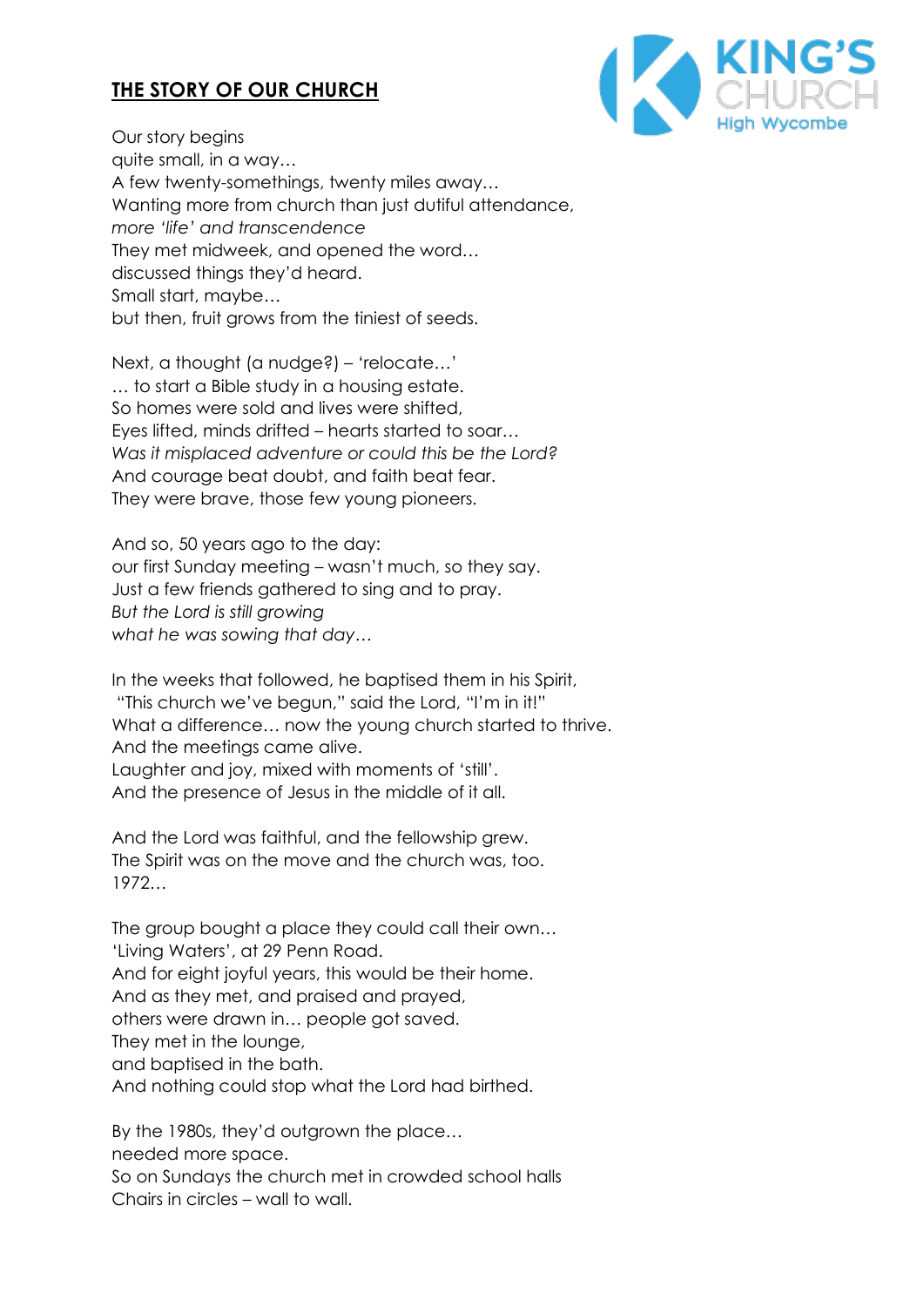And there must have been something about those meetings 'cause people kept coming, kept joining, kept seeking. The hurting found hope, marriages restored. And lives were being changed by the power of the Lord.

And then, a word. Spoken, repeated, re-heard. 'Lights on the hill'. *Could this be prophetic?* Would the church be a torch from which lights would be lit? Would God do something new in the heart of our town? And so, with fear and faith, the church reached down.

Again, small steps at first, but a God-sized vision had begun to be birthed. And with Sunday meetings continuing to grow, the church started looking for a permanent home.

Then, a possible site… …and sleepless nights. The plot of an old community hall. *But was this the call?* Do we stick or twist? Wait, or risk? And they moved, and they gave… and the walls came down Now our church had a home in the centre of our town.

The faithfulness of God helped overcome fear. And the loan was paid off in just seven years.

Now, the Lord won't allow us to go through the motions. He wants our devotion… our minds, our emotions. And so the same Spirit who'd filled them before came again in 94… sent the church to the floor. So touched by the Spirit that they roared with laughter – and after, you couldn't get them out of the door The church was refreshed, and ready for more. 2000s. Now the call was to make more space,

for more stories of hope, more stories of grace. *"For the Lord has many people in this place."*

And so, the church stretched and flexed: First, two Sunday meetings – and next, in twenty-sixteen, a second site near where that first meeting had been.